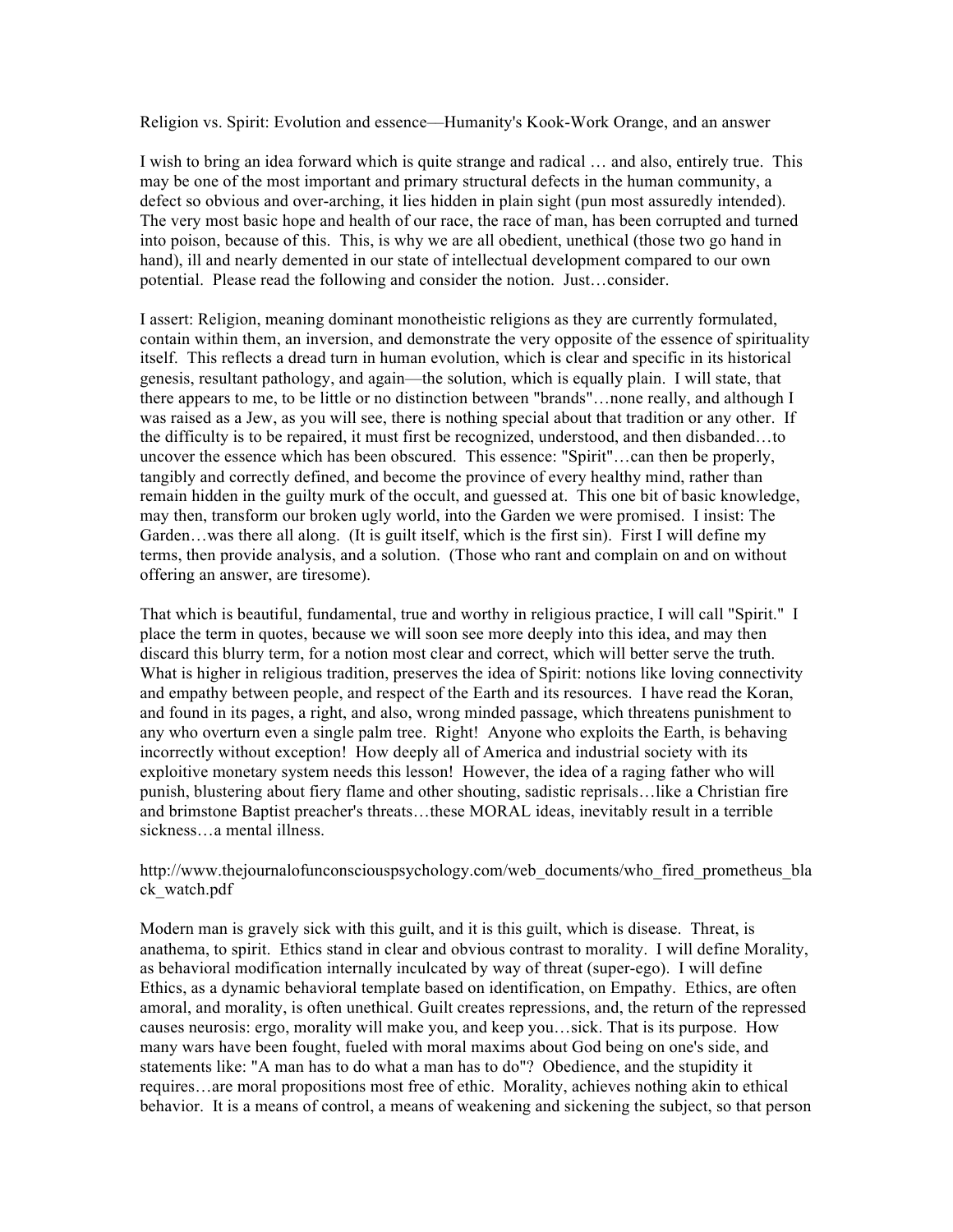will do what they are told. Ethics, are empathetic, and the genesis of ethical behavior needs little encouragement, and no ugly rules at all! NONE! If I empathize with you, I will not be a traitor, and go behind your back to chase money, lie or steal, as all do. It would also, be impossible to spray poison on this earth, or hurt you by lying to you…I would feel what you feel, and could never do it! Honesty which does not deny identifications, is ethical. Morality, fosters fearful obedience. They are dis-related, and often enough, opposed (see above linked paper).

Nietzsche informs us: Although Christianity and the teachings of Christ are based on the "glad tidings," the immediate forgiveness of all sins without condition, Paul corrupted this, and the idea of a conditional admittance into heaven by way of strict obedience was put into place, a reversal of the teachings. Spirit, is in this way, corrupted, and morality is placed upon the mind, to cause guilt. Morality, is anti-spirit.

The human body is connected by a coherent field, the biophoton field. The kidney does not exploit the spleen for profit, a functional, coherent and cooperative dynamism is itself...health. Competition, concealment, domination, greed...these modern hallmarks of humanity, are clear demonstrations of pathology, of sickness. Each part of the body matures in its proper place and is separate, yet, all parts of the body, are cooperative and demonstrate quantum coherence…they are one unit. Unity. A man and woman, are separate, and in the consummation of love, they become a single system. It is in unity, that the race is created, and continued. This…is health. Entanglement, unification into a single system, is the basis, the genesis of quantum processes, and, of space and time themselves.

https://www.quantamagazine.org/20150428-how-quantum-pairs-stitch-space-time/

An orange develops sections, each in a separate place, yet these sections are all a unity, which forms the orange. The human race, has become a particular sort of "clockwork-orange," a mad fruit, ripe with self-hatred. Spirit, that which is of essential love and connection, has been made moral, corrupt and degenerate, and now, the essence of coherence and caring, has been stained with tar and moral bluster, and the tiny differences due to our human and geographical particulars, have been exaggerated and used to distinguish what is but a part, of coherence. All have spirit, and believe in spirit, believe in what is of empathy and connection... or so it seems. But now, Catholics hate Protestants, Muslims are hated by westerners, and the Jews, are of course, hated by everyone. Religions, have become labels which distinguish, and so, we may plainly see, he is different than I…we worship differently! That…is the single most corrupt idea that has ever emerged. Poison. To exploit and reject the other parts of our coherent system, is foolish and ill. When we hear of the body turning against its own parts, we speak of an autoimmune disease. Modern man is an autoimmune disease in the body of the universe. No animal but man…follows unbalanced leadership. A mad dog does not lead the pack. We, humans, seem only to follow insane leaders. We WISH to be dominated! Man, has become masochistic. We follow what are rightly described as KOOKS. Putin…Bush, and all the rest…kooks! Humanity is a strange and sick fruit…a "kook-work orange."

I will even go so far as to question the idea of worship itself. We are all part of a beautiful universe…part of a system. Coherence is implied. Not dominance relations…never! Let us stop falling to our knees in fear, and release our caring and happiness in celebration…and joy! Let us create…life! It is life which has created us, and we should return unto life, the innocence and joy which is its substance, value and highest gift, and never, stain the fact of our lives, with supplications before an angry and sick dominance. Any "God" who shakes an angry fist at you, is not healthy, or balanced. Avoid "him."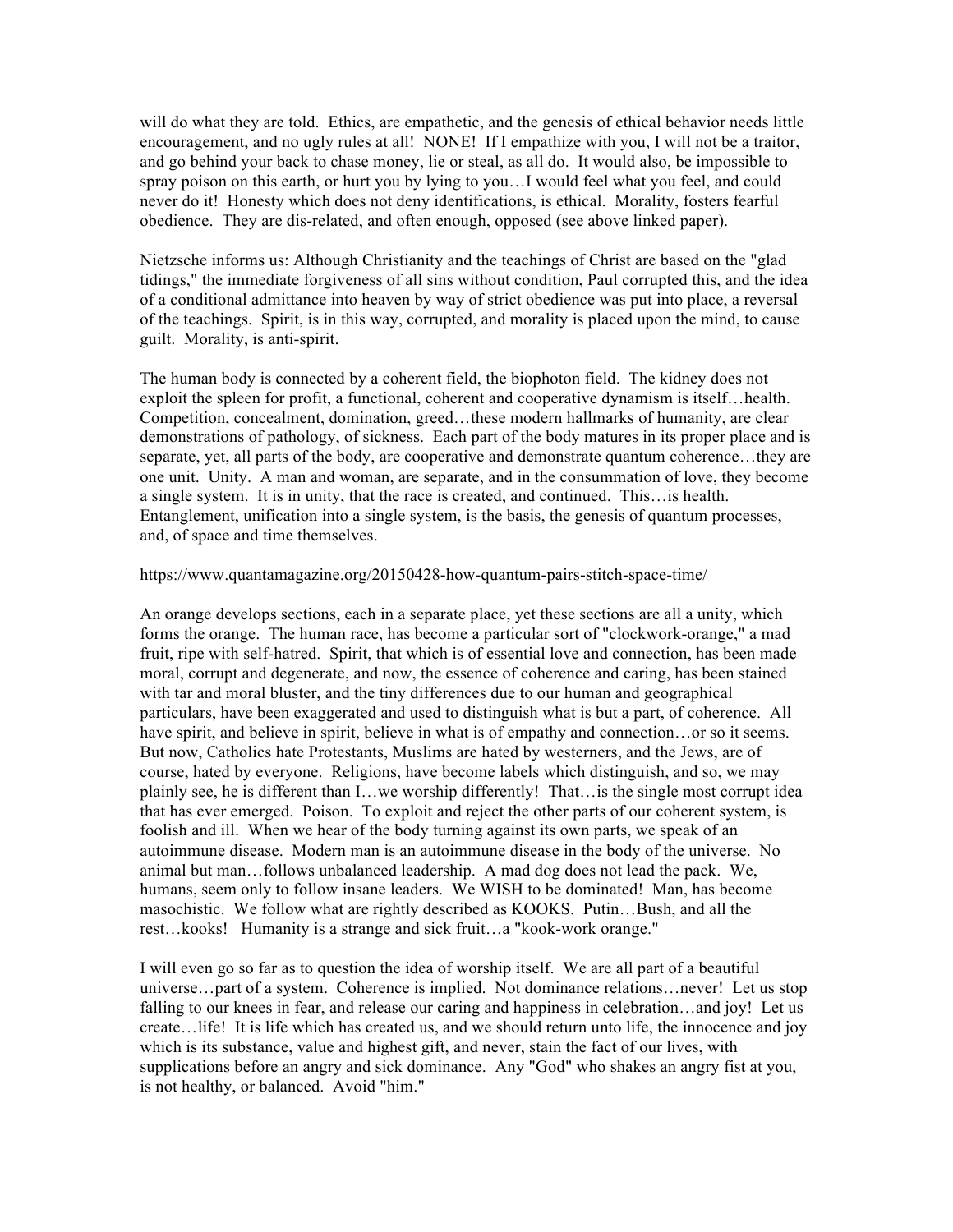Nationalism is an extension of the same strategy of illness, which will separate and thereby dominate. There are no nations, only pieces of corporate and historical structure used to control, so we can be made into work-a-day fodder. There is no America, or Israel, or Russia––only the one race, the race of man, which is so ill, as to believe in these nonexistent entities, and keep itself sick. Never support your… "nation." To be a nationalist, a "patriot," is to betray…the race of man. Loyalty is the highest virtue, it is love, of our race, and, the earth and universe from which we are derived, and are still a connected part. Loyalty, is love, of earth, sky, love of simple, open honesty and each other. Never be loyal to a lie…to a nation, or religious group. Never, betray, your true race. We are all united, or, we are lying, and ill. Patriotism, is to be reserved for our race, the race of man, and never assigned to a false construct, a line on a map which some diplomat or king in his potent stupidity, has haphazardly decided to scribble. Never respect or worship leaders. Never submit to authority of any kind, cooperate as part of a loving system, and be rewarded instead.

I rightly contend that all nations and peoples, even the Jewish race and people of which I am supposed to be a part, are false. There is no Jewish race or tradition, nor is there any Muslim, or Christian race or tradition…none exists…all false. There is one true race and tradition, and it is not a form of separation and distinguishment, there is one race, one tradition, no more!: The race of Man, and the tradition of Life.

Please read these two essays:

The Affect Information Model of Physical Consciousness:  $A = O$ 

http://media.wix.com/ugd/cf8614\_723131bdcd794cf087513411e9f738c9.pdf

Human scientificism: Proof and the new paradigm––our faithless faith

http://media.wix.com/ugd/cf8614\_9c1e6203ed964857aca06aae4af010de.pdf

Please request essays detailing the function and effects of "temporal mass"…the way mentation demonstrably, experimentally, affects probability outcomes to create "luck." There is power in prayer! Our minds, can alter universal entangled relations and dynamics! The essence is real, clearly observable as quantum physics.

If you read and understood those essays, you are now aware that mentation, thought, affects physical reality, and, you now know that cooperative effort between people, can increase the effect, and produce, what has been called luck: the ability to demonstrably alter probability outcomes…luck! The basis, the right and correct basis, of religion and spiritual practice can now be understood, and it need not be called "Spirit" any longer. You may if you wish, but it need not be so. Wavefunction, pilot waves, are of nonlocal reality. My theories state, and my experiments will soon demonstrate, that affect, unconscious feeling, is as the nonlocal, and that is akin to pilot wave or wavefunction. Affect, is the guiding principle of mental processes (ask for neuroscience, please), and physical processes as well….and they interact. Spirit, is feeling itself, and all of the universe, and our ontological place in it as well, are subsumed under its functioning. All is made manifest as a function of feeling itself. Affect, feeling, wavefunction…is spirit. We, and all the universe, are connected…in a true, clear, and demonstrable scientific way. Read the experiments, please. Love, feeling itself, affect…is spirit…and physics demonstrates the real connection we all share, and our true community and race are made manifest along with out evolutionary hope, to know this thing. To change the sick broken world, we need change but little. We need to simply uncover, the basis of health and connection which although present, has been obscured, by